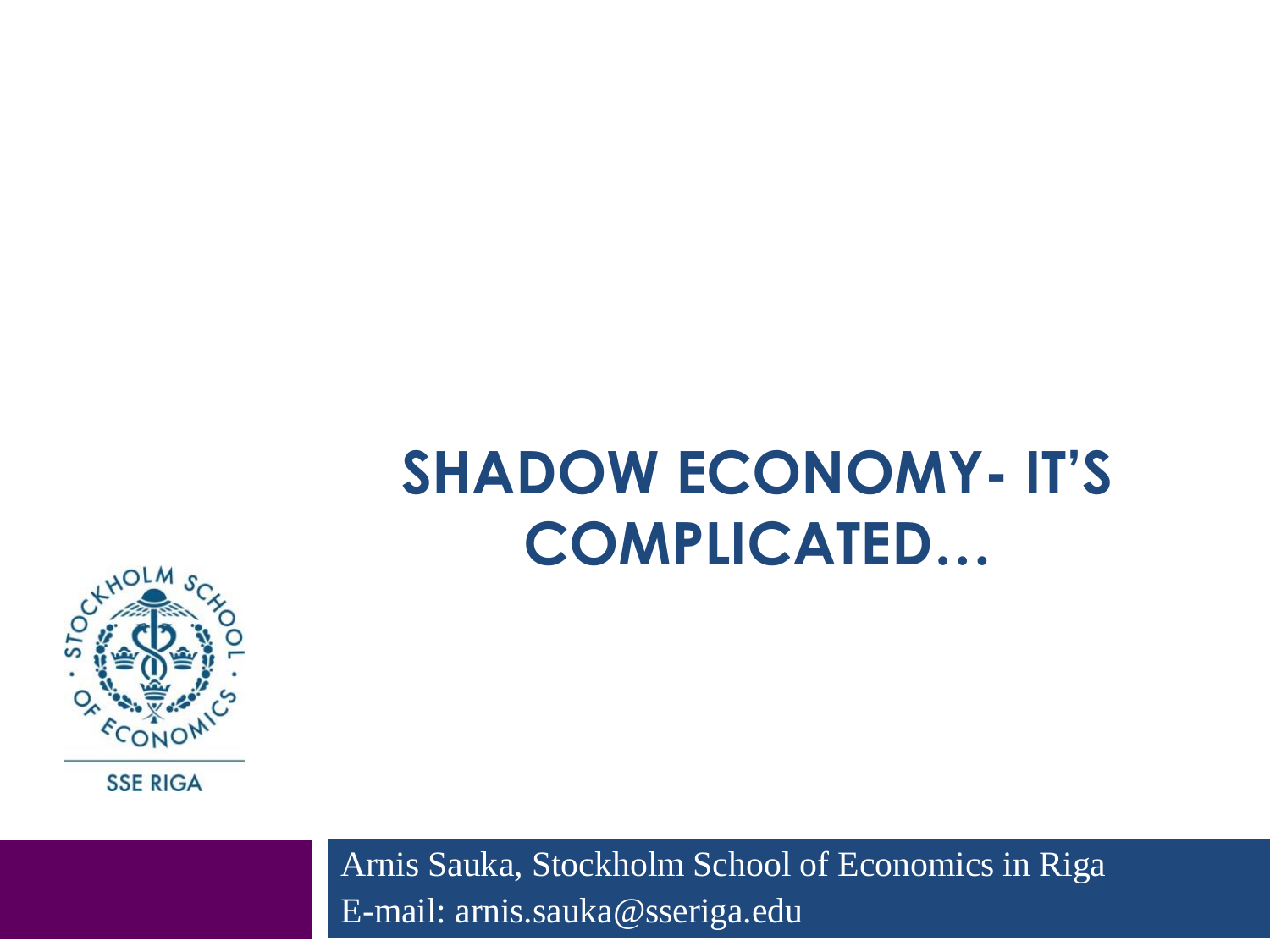## **Definition problems:** what is 'shadow economy'?

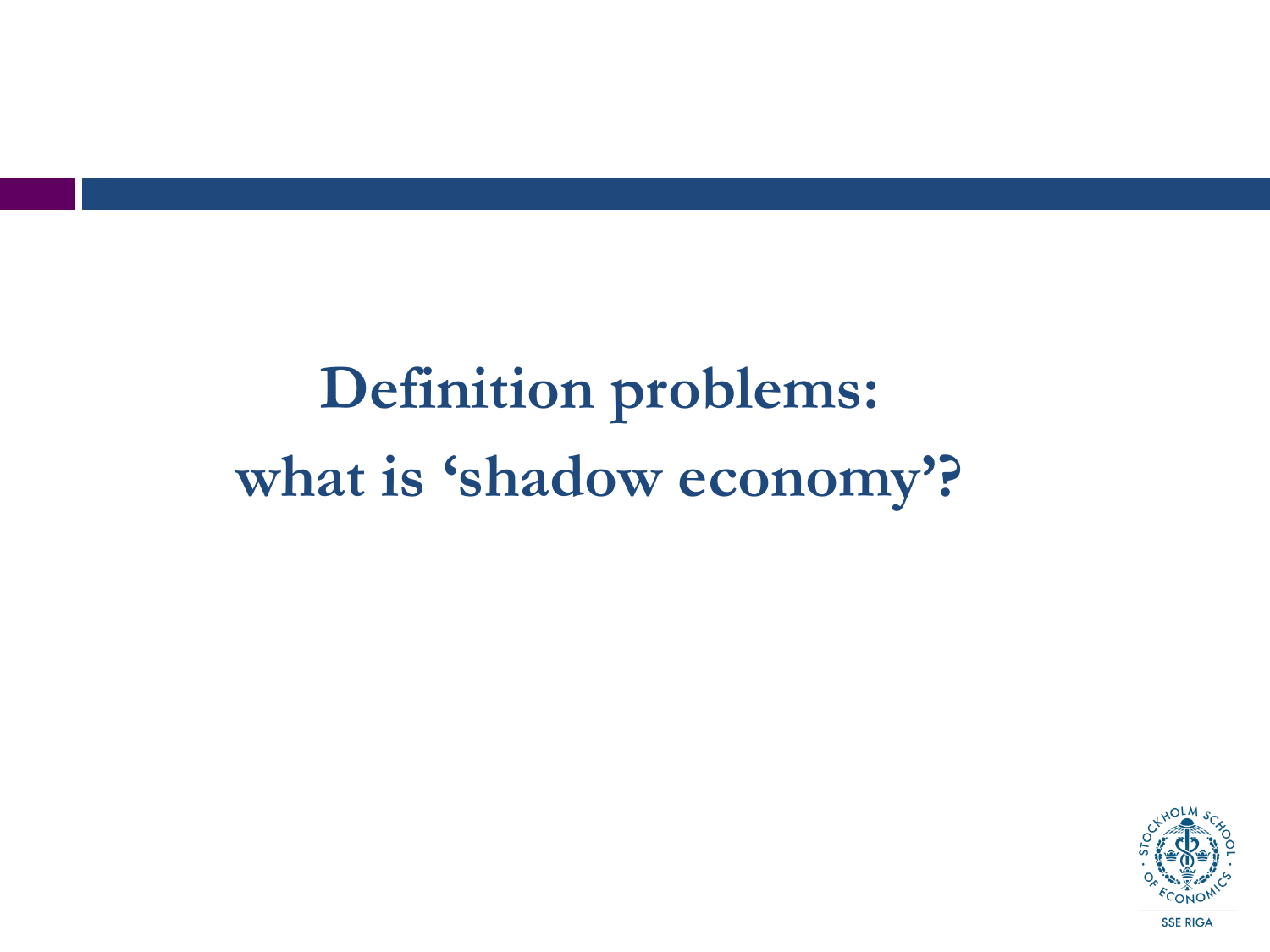# **Shadow economy:**

all legal production of goods and services that is deliberately concealed from public authorities.

According to OECD (2002), World Bank (2010), SNA (1993)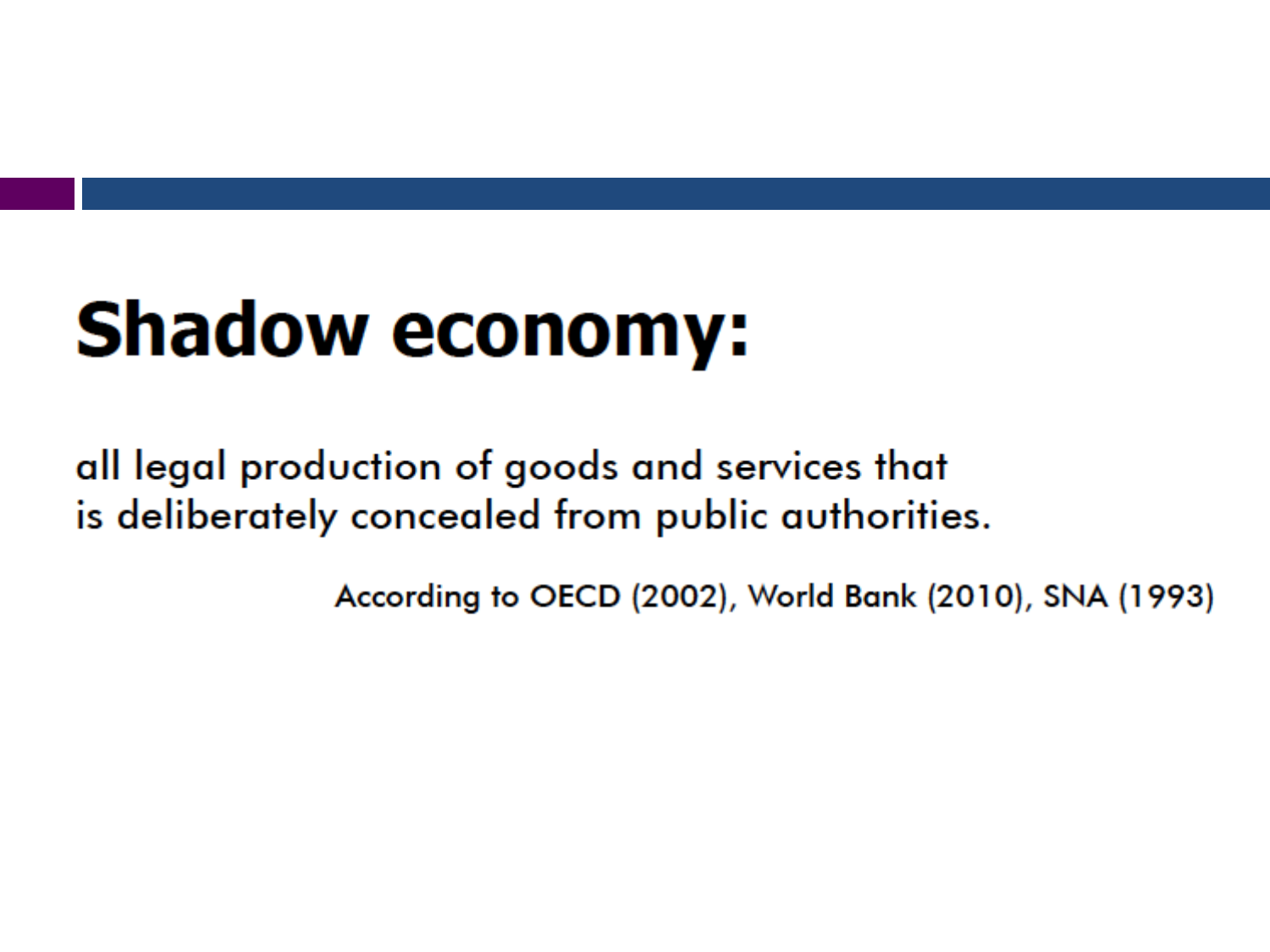#### **Definition drawing on the distinction between observed and nonobserved components of GDP (Putnins and Sauka, 2015)**

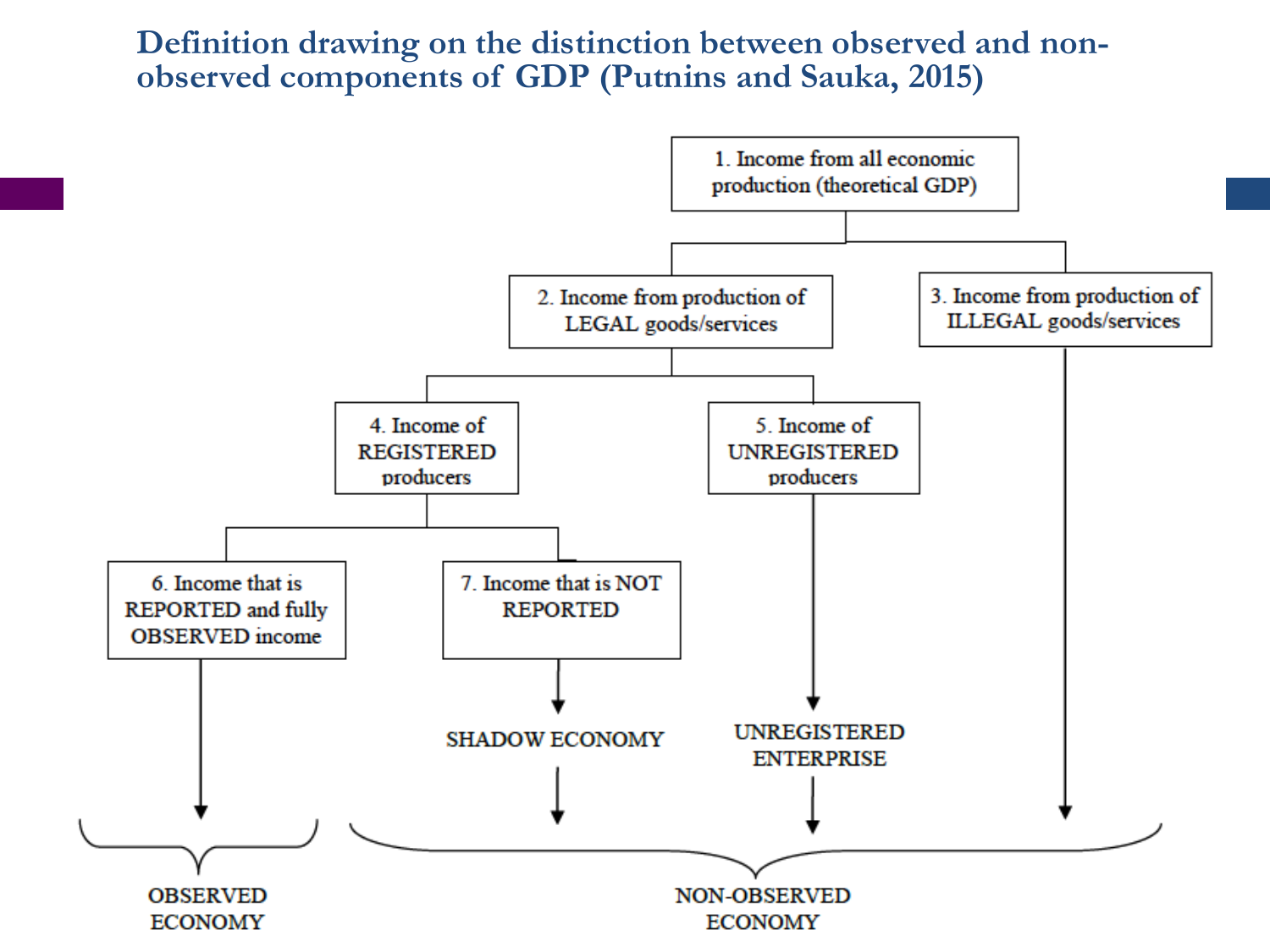### **'Shadow economy'- always unproductive?**

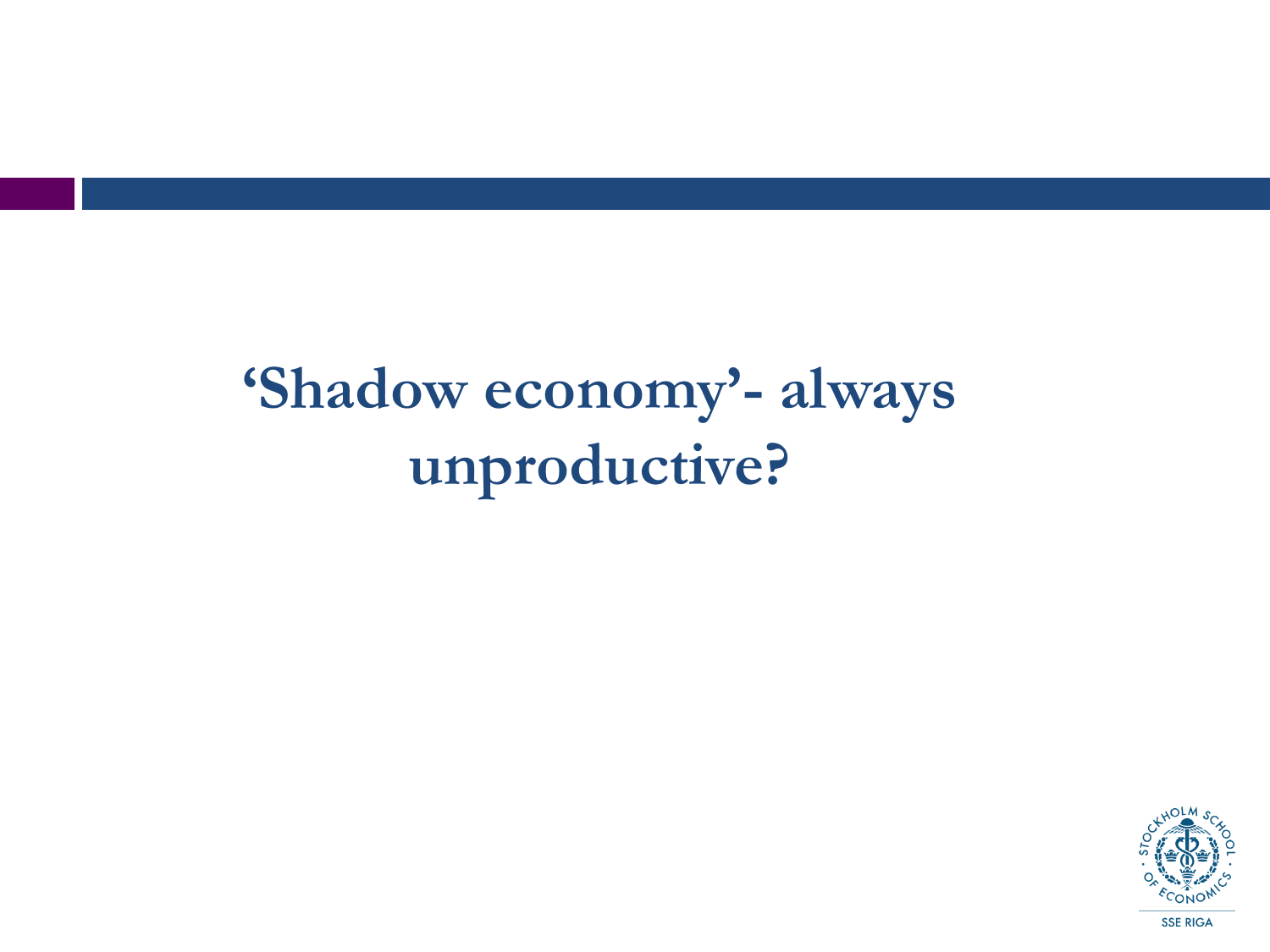#### **Various outputs: productive/ unproductive?**





Source: Davidsson (2004)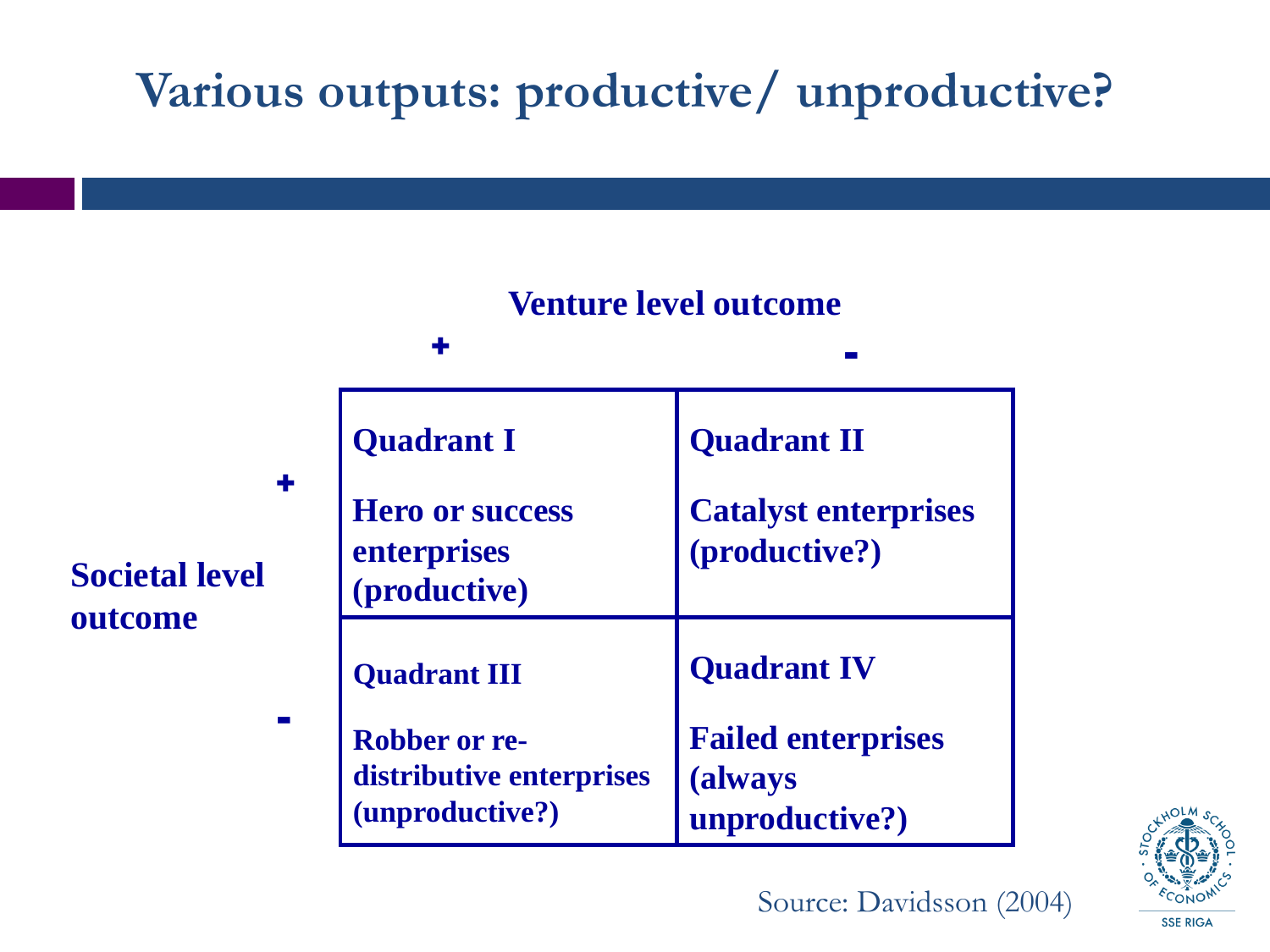**Most companies are actually involved both in productive and rent seeking activities at the same time** (Rehn and Taalas, 2004; Scase, 2003; Smallbone and Welter 2001; Aidis, 2006).

It is an important function of contracts and property rights systems to implement *optimal combinations* between 'productive' and 'destructive' entrepreneurial activities (Foss and Foss, 2002).

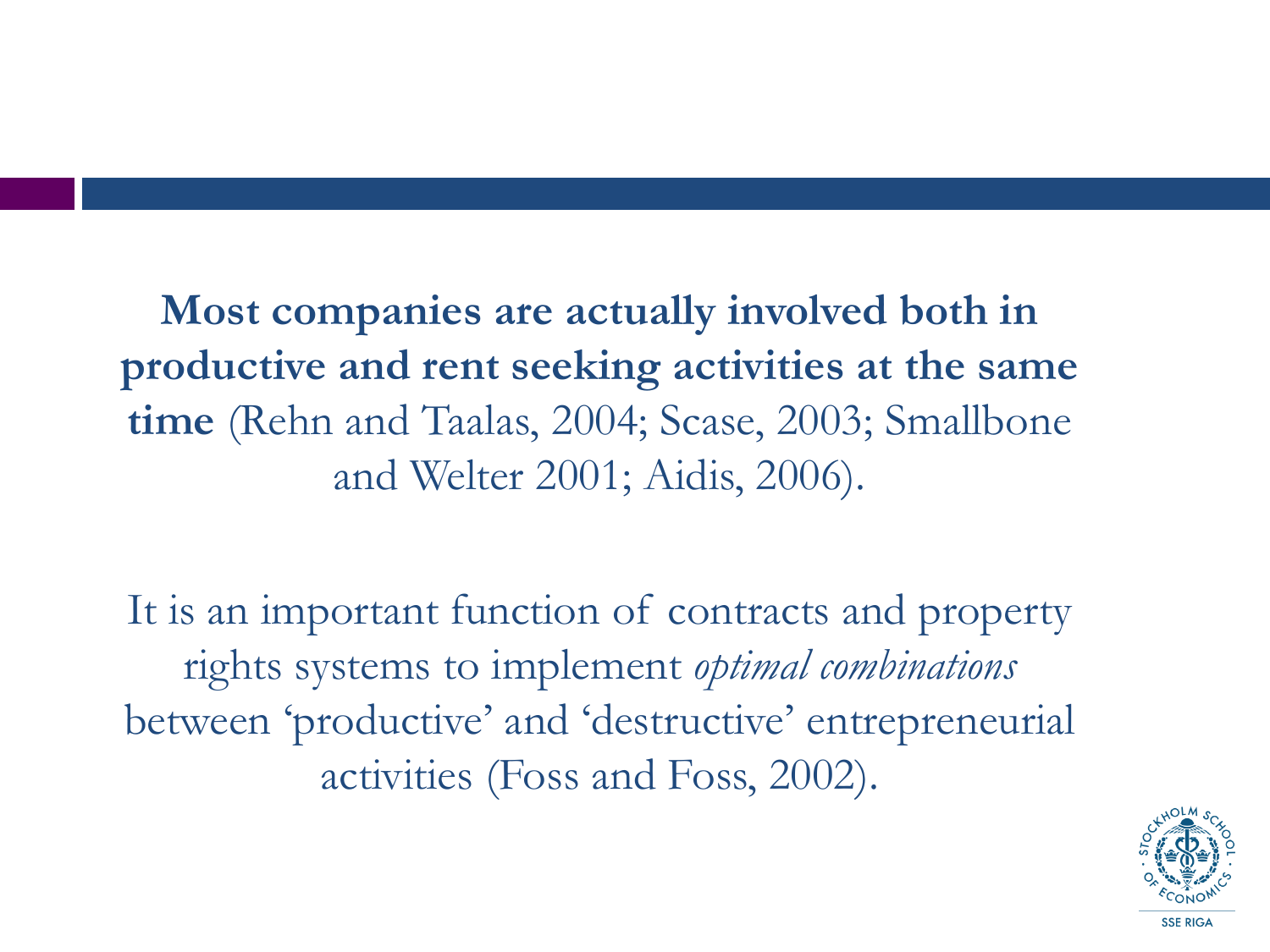## **Measurement problems: how to assess the size of the shadow economy?**

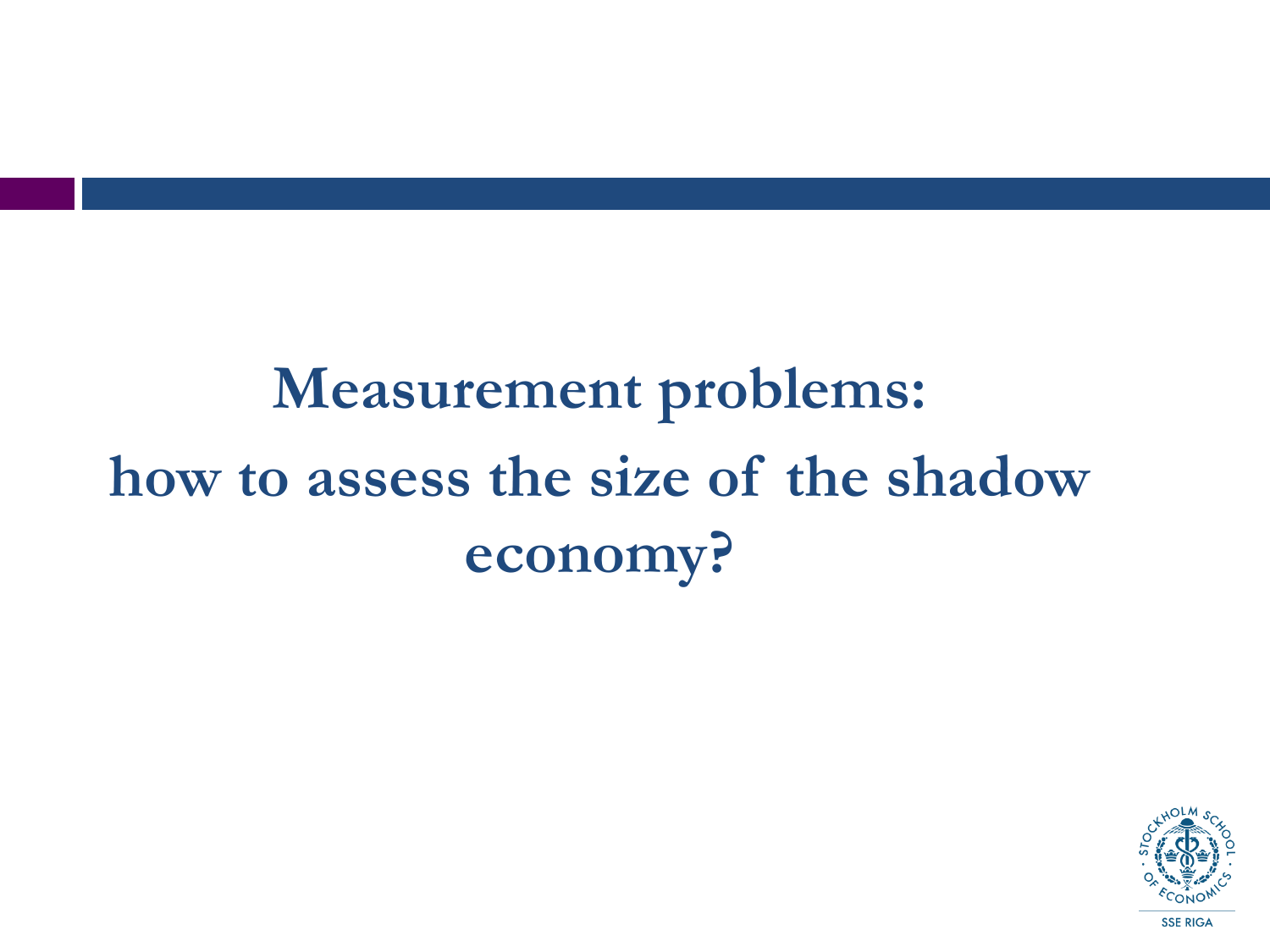

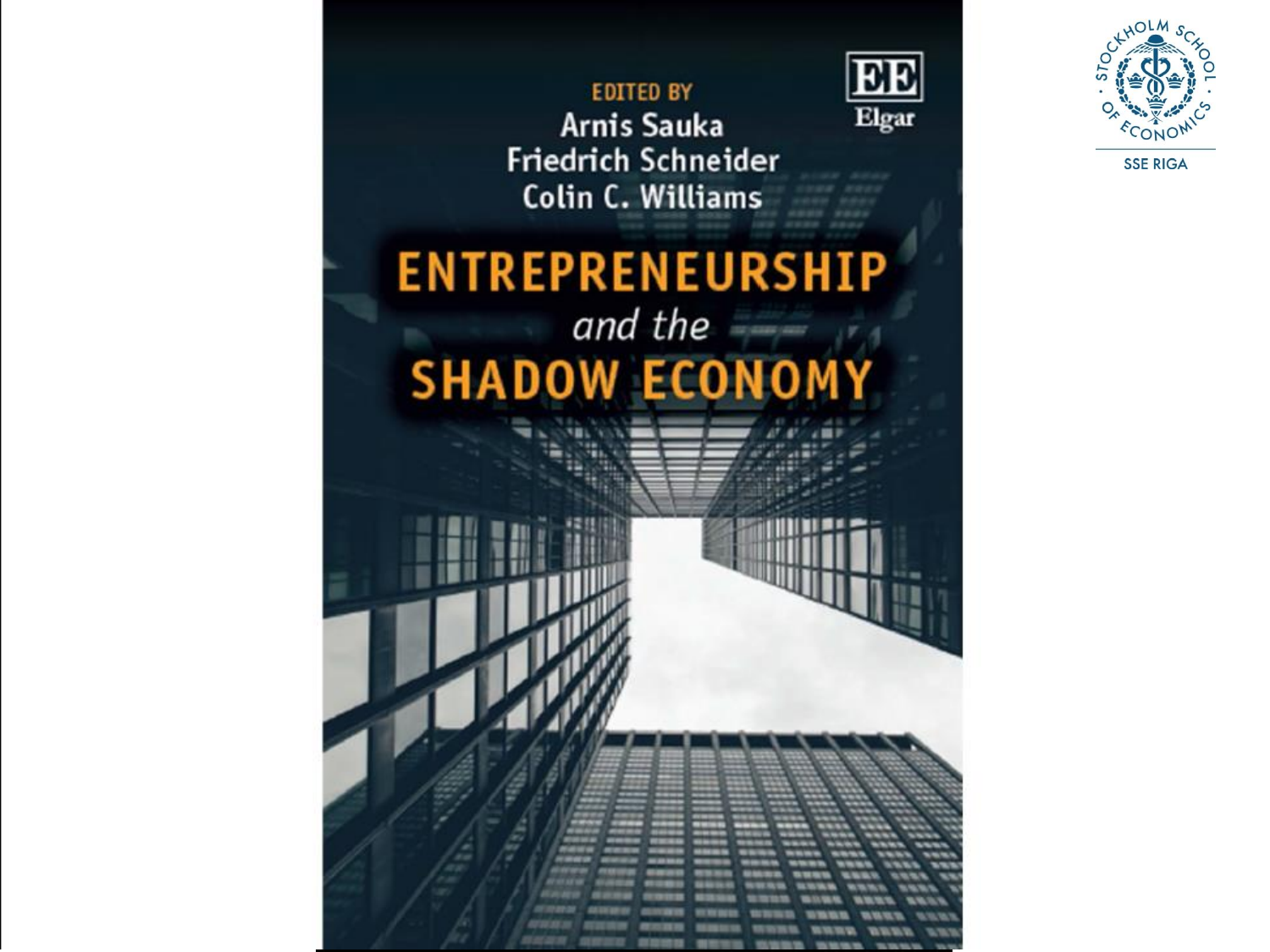

# **"No ideal or dominating method – all have serious problems and weaknesses" (Schneider, 2014: 41)**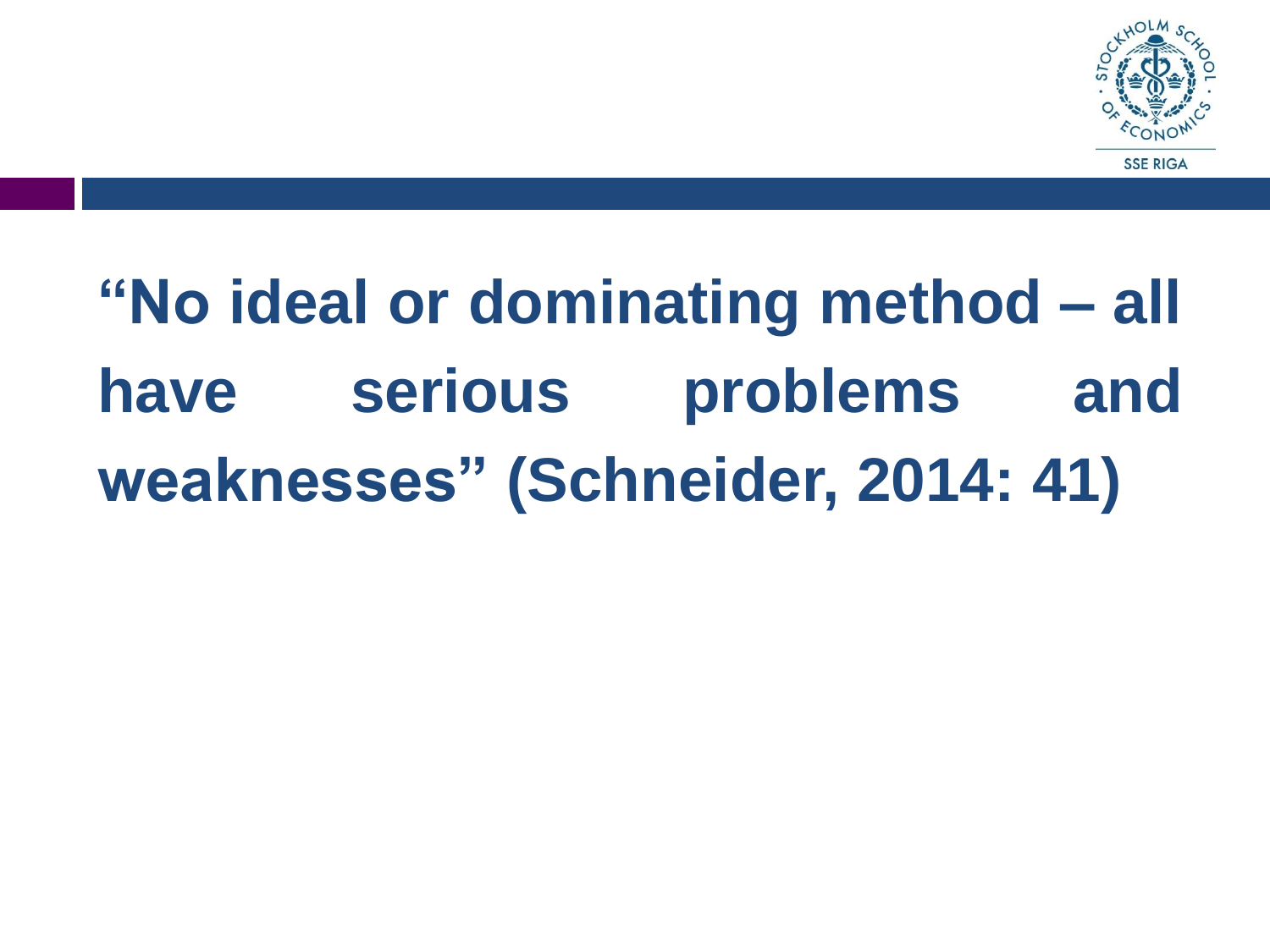## **What causes shadow economy? Not an easy task...**

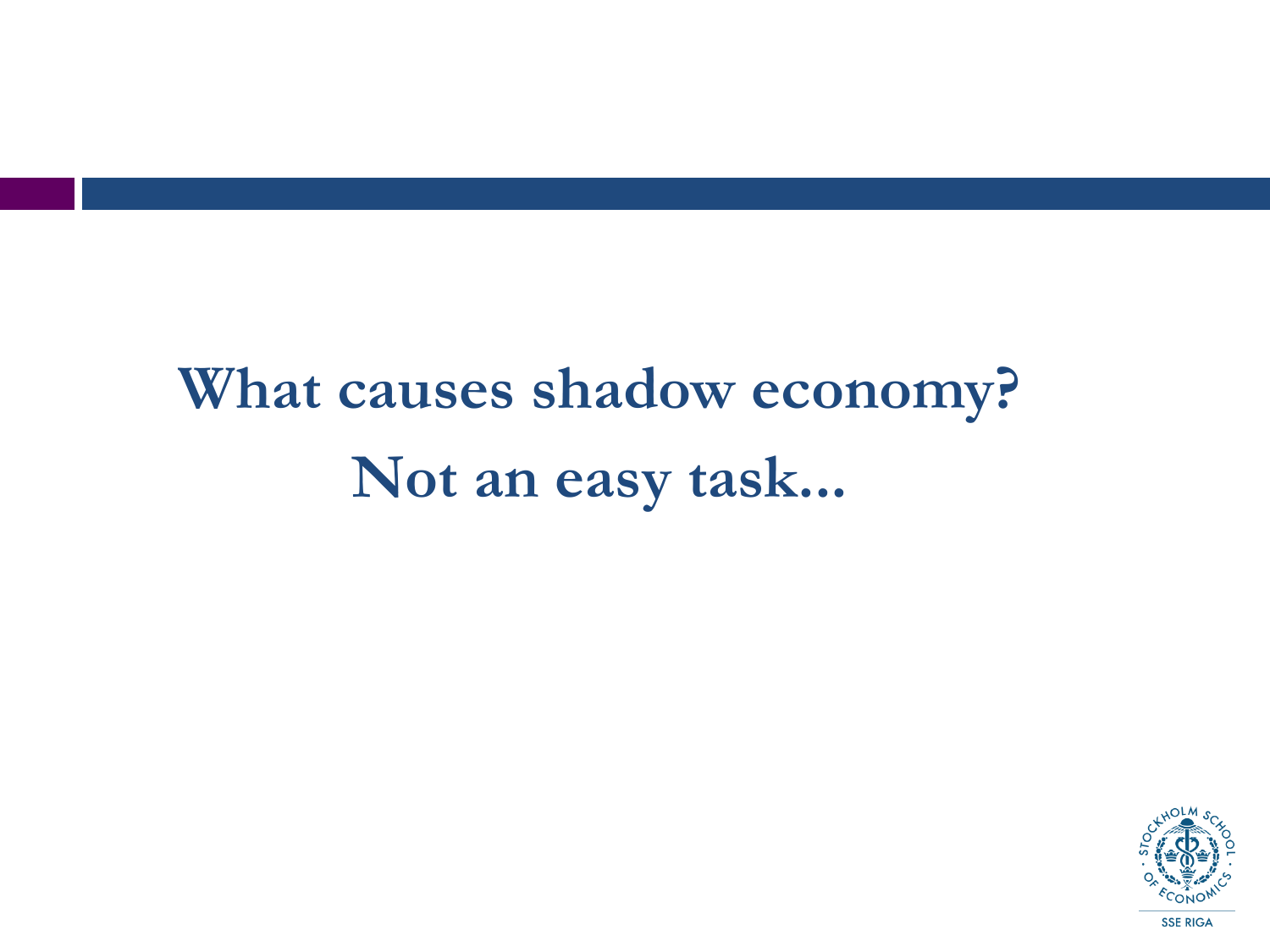**Approaches to understand impact of shadow economy on sustainable entrepreneurship practices**

**Rational choice**: the amount of tax an individual chooses to pay **depends on the individual's expected utility of the benefits of not paying taxing compared to the risk of being caught** evading taxes and **the cost of the consequent punishment** (Allingham and Sandmo, 1974; Yitzhaki, 1974).

**Tax evasion is much lower than can be explained by expected utility in financial terms alone!**

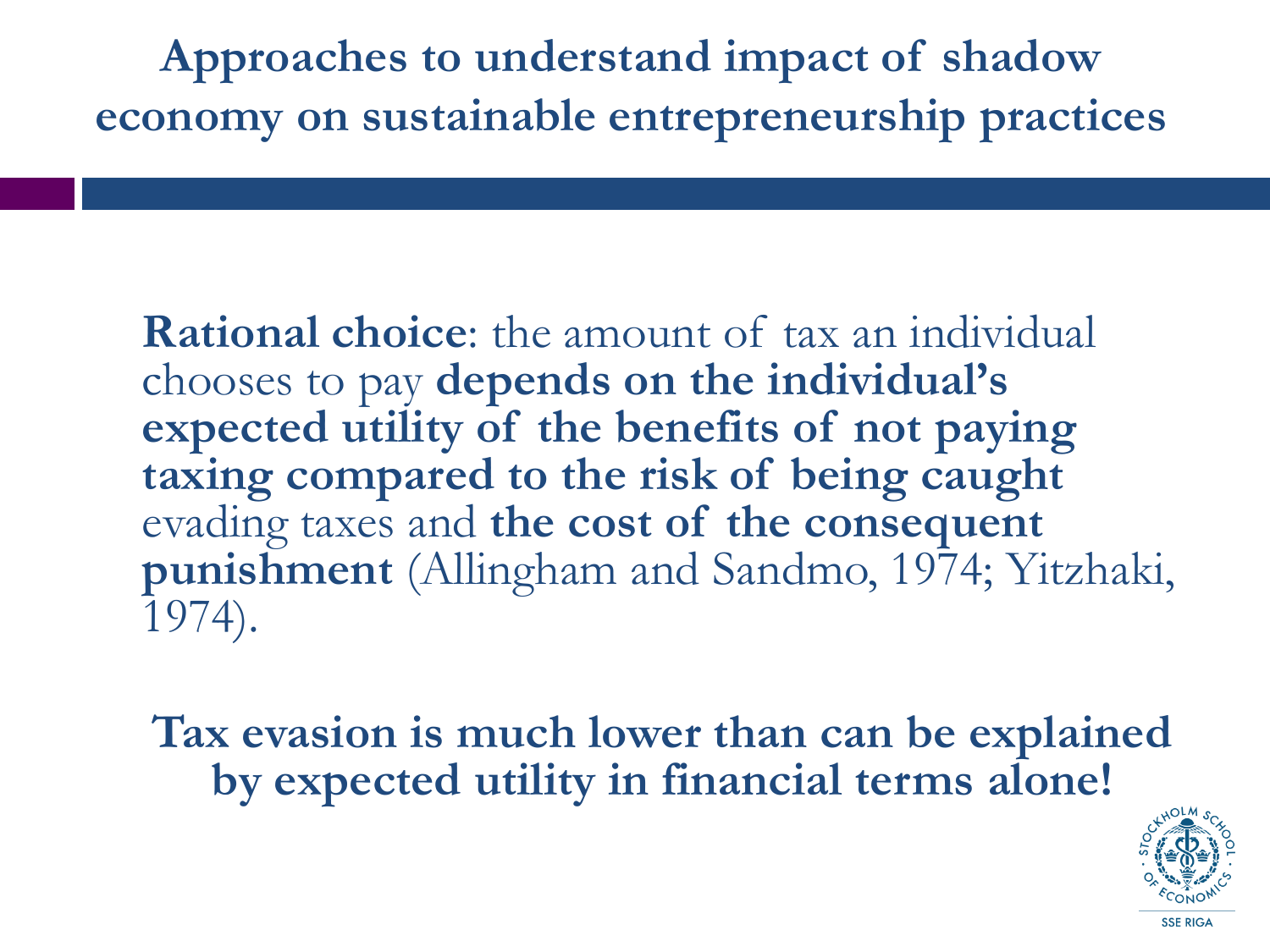**Approaches to understand impact of shadow economy on sustainable entrepreneurship practices**

#### **This discrepancy can be explained by the existence of tax morale.**

**Tax morale**- a moral obligation to pay taxes and "a belief in contributing to society by paying taxes " (Torgler and Schneider 2009: 230)

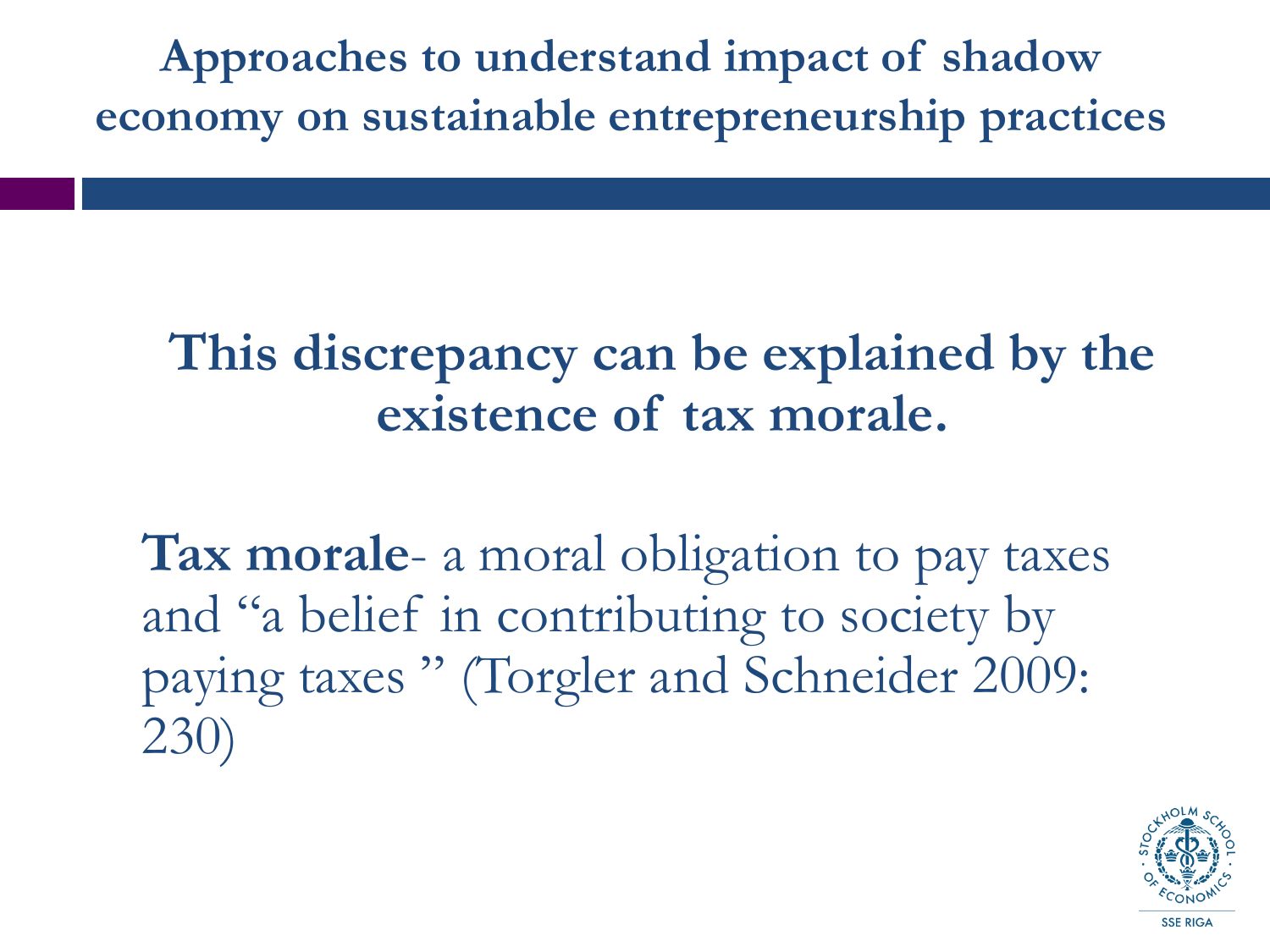**Framework to understand tax morale: to pay or not to pay taxes (Mickiewicz, Rebmann, Sauka, 2016)**





Mickiewicz, Rebamnn and Sauka (2016)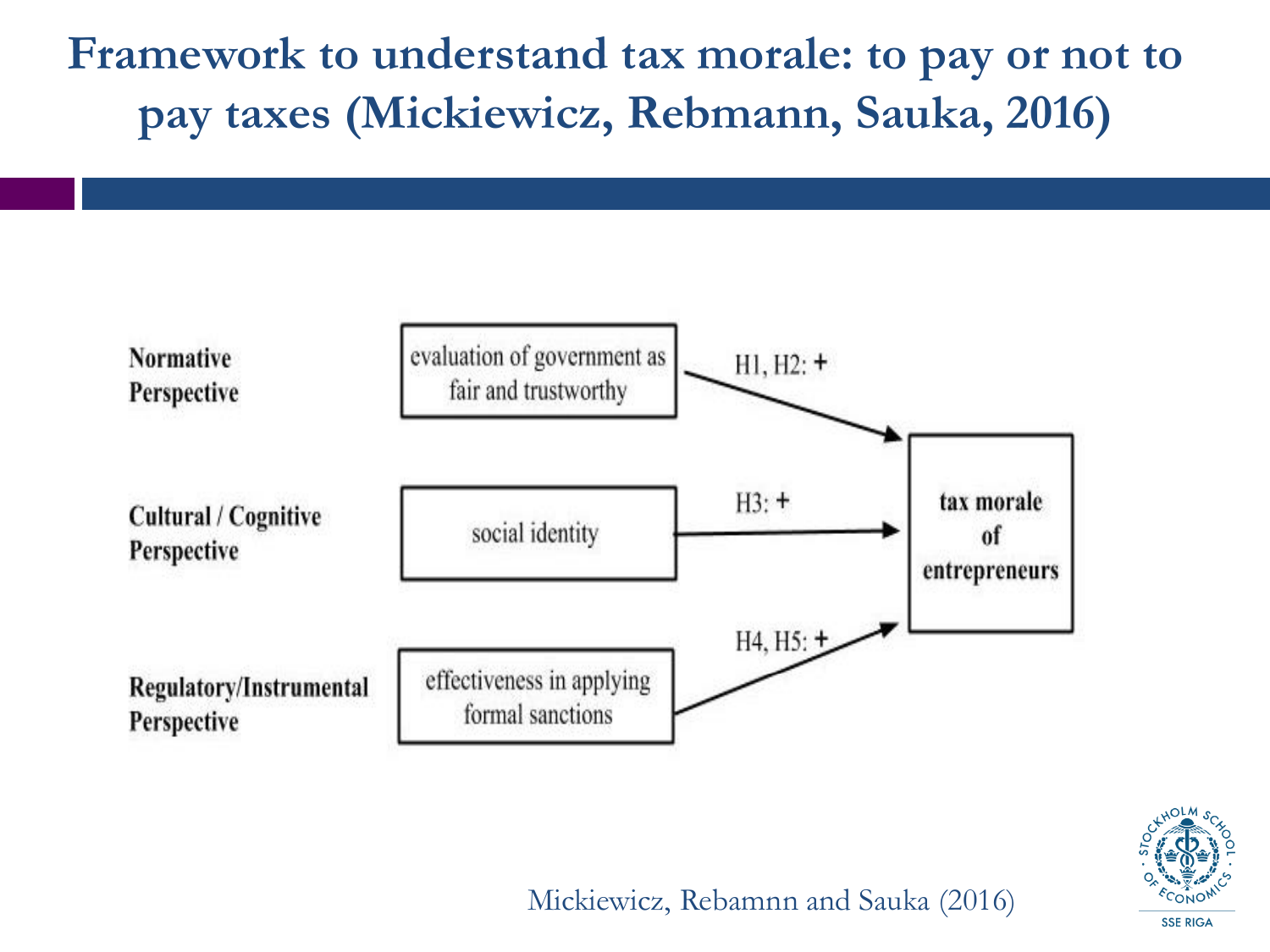#### **Even harder to develop policy measures to decrease the shadow economy!**

**Mostly because shadow economy is very complex phenomena...**

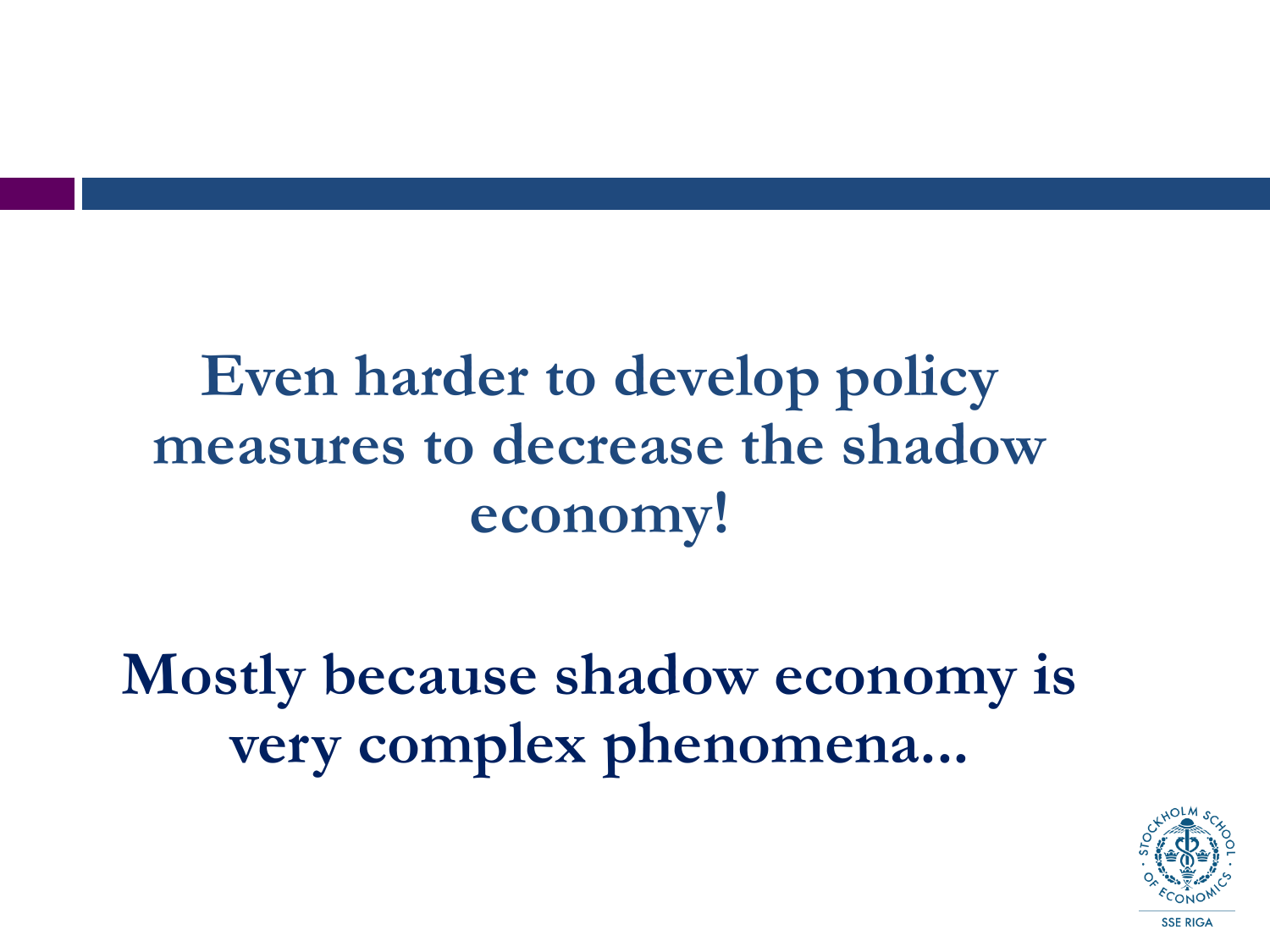**Conclusions from Sauka (2016), exploring shadow economy determinants in the construction industry in Latvia**



**Policy makers should work on issues related to:**

 **Business legislation Tax system Legal system Improving quality/ methods of controling institutions 'Mindsets' and motivation schemes Communication with industry**

**AT THE SAME TIME WITHOUT PRIORITISING ONE, SINGLE ACTIVITY in order to decrease amount of shadow economy in the construction industry in Latvia.**